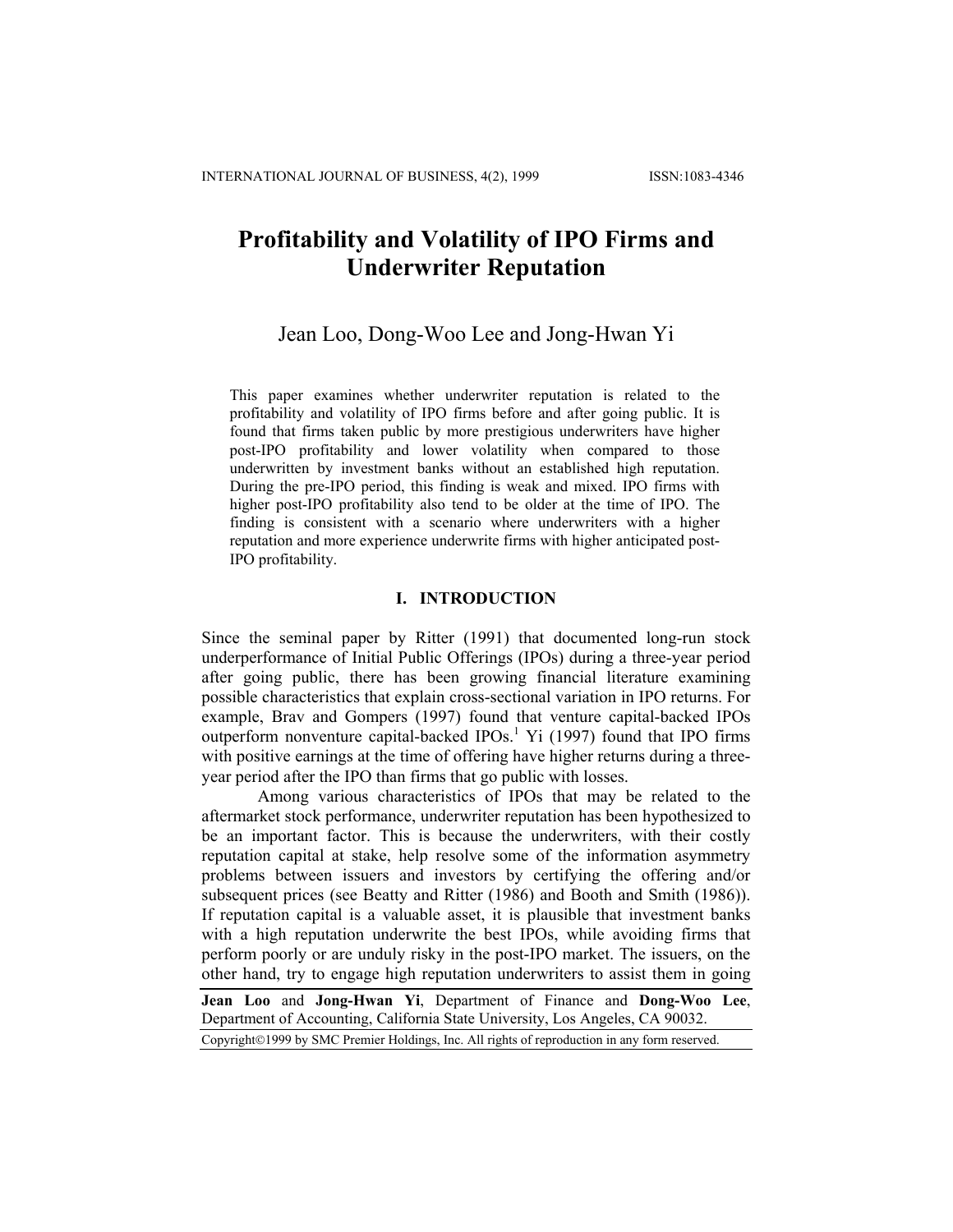public. However, because of the reputation capital of underwriters, only the most promising firms are likely to be taken public by those with a high reputation. This role of the underwriter reputation capital has motivated some researchers to relate the long-run stock performance of IPOs to the prestige of the underwriter. Carter, Dark and Singh (1998) documented that there are significant differences in the long-run stock returns of IPOs based on the reputation measure of the lead underwriter. That is, IPOs underwritten by higher reputation investment banks have higher long-run returns than those underwritten by less prestigious and less established investment banks.

Unlike the stock performance, the operating performance of IPO firms has received relatively little attention. Jain and Kini (1994) reported that IPO firms, on average, experience a significant decline in operating performance as they become public concerns. They found that profit margin, market-to-book ratio, price/earnings ratio, and earnings per share decrease steadily from the fiscal year prior to the IPO.

This paper investigates whether the underwriter reputation is a significant factor of the IPO firms' profitability in a cross-sectional study. To measure the profitability, we use two different but highly correlated measures of quarterly return on assets (ROA). They are income before extraordinary items divided by total assets (ROA1) and net income divided by total assets  $(ROA2)<sup>2</sup>$  If higher reputation underwriters are related to more promising IPOs, one would expect that IPO firms underwritten by more prestigious investment banks are associated with higher post-IPO profitability. Based on the results of previous studies on underwriter reputation and IPO stock returns, and high correlation between stock returns and operating performance of firms, we expect a significant and positive relation between underwriter reputation and the IPO firms' profitability.

In addition to the profitability of IPO firms, we also look at volatility measured by the variance of ROA during a three-year period after the IPO. To the extent that the variance of ROA represents a firm's profitability risk<sup>3</sup>, we hypothesize that higher reputation underwriters are associated with firms with lower risk, holding other things equal. We also examine the pre-IPO period in order to study whether higher reputation underwriters are related to firms with higher pre-IPO profitability and lower volatility.

This paper finds that, during a three-year period after the IPO, firms taken public by more prestigious underwriters are associated with higher profitability and lower volatility than those underwritten by investment banks without an established high reputation. During the pre-IPO period, this finding is weak and mixed. Moreover, IPO firms with higher profitability tend to be older at the time of IPO. In general, the finding is consistent with a scenario where underwriters with higher reputation and more experience underwrite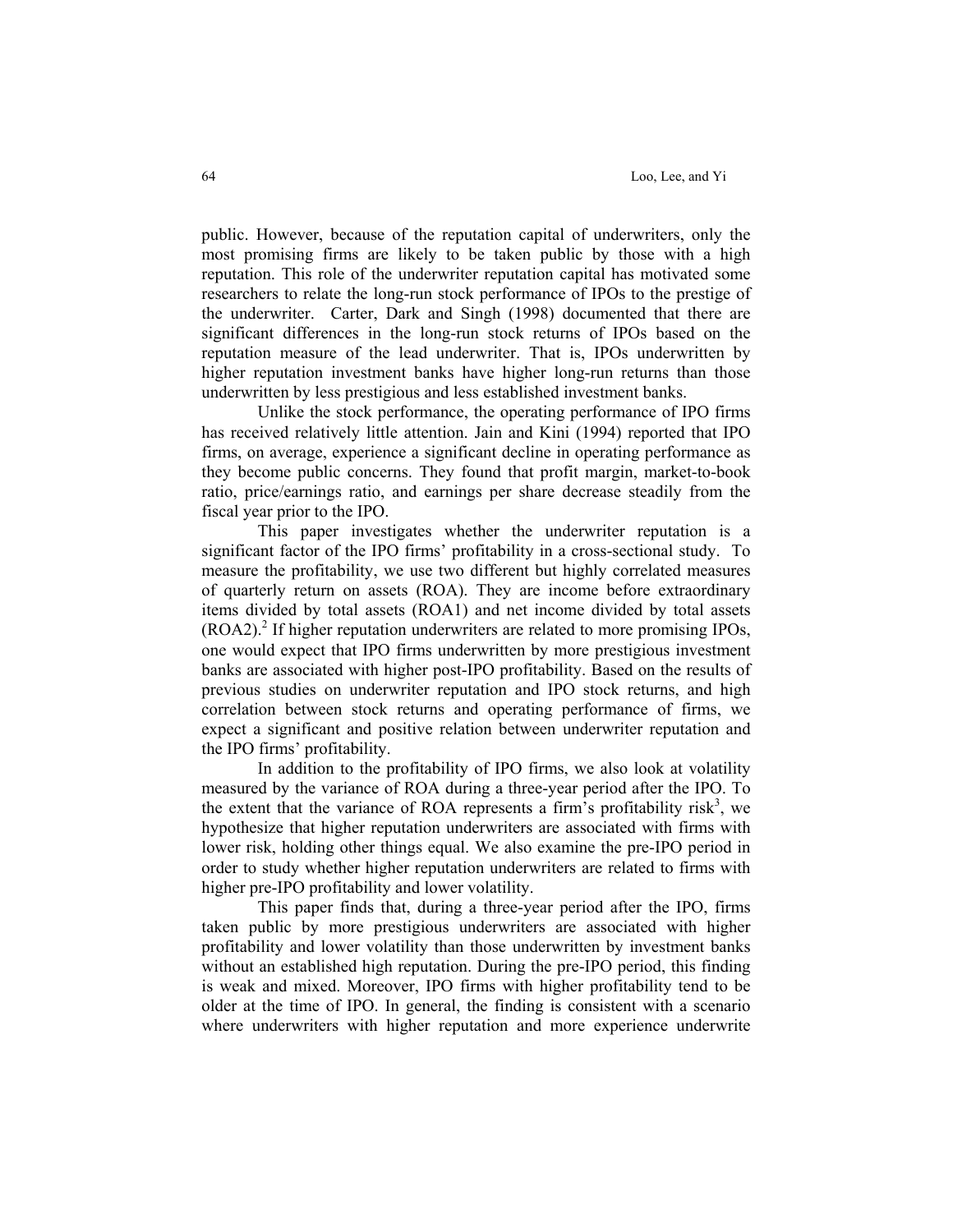firms with higher anticipated post-IPO profitability and lower volatility. The next section describes the sample and underwriter reputation measures used in this research. Data and methodology are discussed in section 3. Section 4 discusses empirical results. Section 5 concludes the paper.

# **II. SAMPLE DESCRIPTION**

Our IPO data was collected from Investment Dealers Digest (IDD) and Moody's Manuals. The initial sample consisted of 1032 firm-commitment initial public offerings underwritten between 1987 and 1991. However, the sample period of this study started in 1984 and ended in1994 since three years of data before 1987 and after 1991 was used to derive profitability and volatility of the IPOs. We deleted firms that did not have available ROAs or had extreme values, i.e., 5,000% or greater in absolute value. Unit offerings, Real Estate Investment Trusts (REITs), American Depository Receipts, closedend funds and issues with offering prices less than a dollar were excluded from the sample. We obtained a final sample of 540 IPO firms.

Table 1 describes the IPOs in terms of mean gross proceeds and median age of issuing firms. The number of IPOs in 1987 and 1991 is high, accounting for over 60% of IPOs in the sample. The mean gross proceeds, computed as the mean of offering price times the number of shares offered, range between \$37.3 million and \$58.0 million with an average close to \$50 million. The age of a firm is defined as the year of IPO minus the year of foundation or original incorporation plus one. The median age of IPO firms is six years with a range between 5.5 years in 1989 and 8 years in 1988.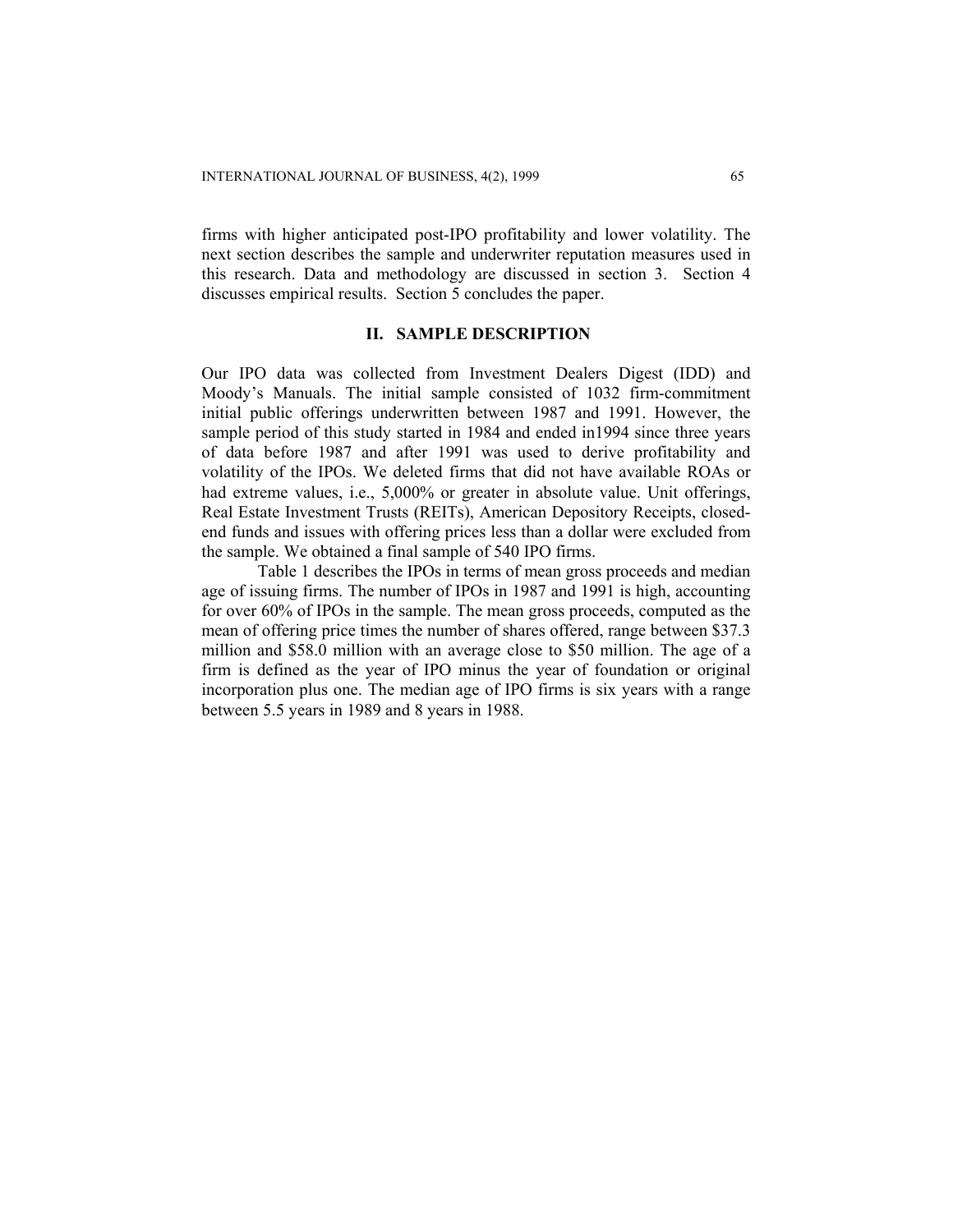# **Table 1**  Descriptive statistics of the sample

This table provides the number of initial public offerings, the average gross proceeds and the median age of the issuing firms in each year of the sample period. Age is the year of offering minus the year of foundation or original incorporation plus one. Gross proceeds are offering price times the number of shares offered.

| Year  | # of IPOs | <b>Mean Gross Proceeds</b><br>(in thousands) | <b>Median Age of Issuer</b> |
|-------|-----------|----------------------------------------------|-----------------------------|
| 1987  | 131       | \$37,264                                     |                             |
| 1988  | 52        | \$46,188                                     |                             |
| 1989  | 76        | \$52,285                                     | 5.5                         |
| 1990  | 72        | \$46,943                                     | 6                           |
| 1991  | 209       | \$57,972                                     |                             |
| Total | 540       | \$49,543                                     |                             |

Table 2 classifies the IPOs based on the reputation measure of lead underwriters. We rely on two reputation measures used in Carter, Dark and Singh (1998). The first reputation measure is an updated version of the reputation rank developed in Carter and Manaster (CM) (1990). The second measure is also an update of the reputation measure developed by Megginson and Weiss (MW) (1991).<sup>4</sup> Using two different reputation measures allows us to check the robustness of the results.

The CM measure, on a scale from 0 (lowest) to 9 (highest), is derived from a systematic analysis of the placement of underwriter names in the 'tombstones.' A tombstone announces a pending public security offering along with a list of investment banks in the underwriting syndicate that are ranked according to a hierarchical and alphabetical order. The reputation measure is determined by assigning a rank for each underwriter according to its position on the list.

The MW measure represents the relative market share of each underwriter. The relative market share is determined by the ratio of dollar amount of underwriting credited to each investment bank and the total underwriting amount for the industry. In an IPO, the lead underwriter gets full credit for the total dollar amount underwritten. The two underwriter reputation measures, CM and MW, are highly correlated as shown in Megginson and Weiss (1991) and in the empirical results section of this paper.

**Table 2**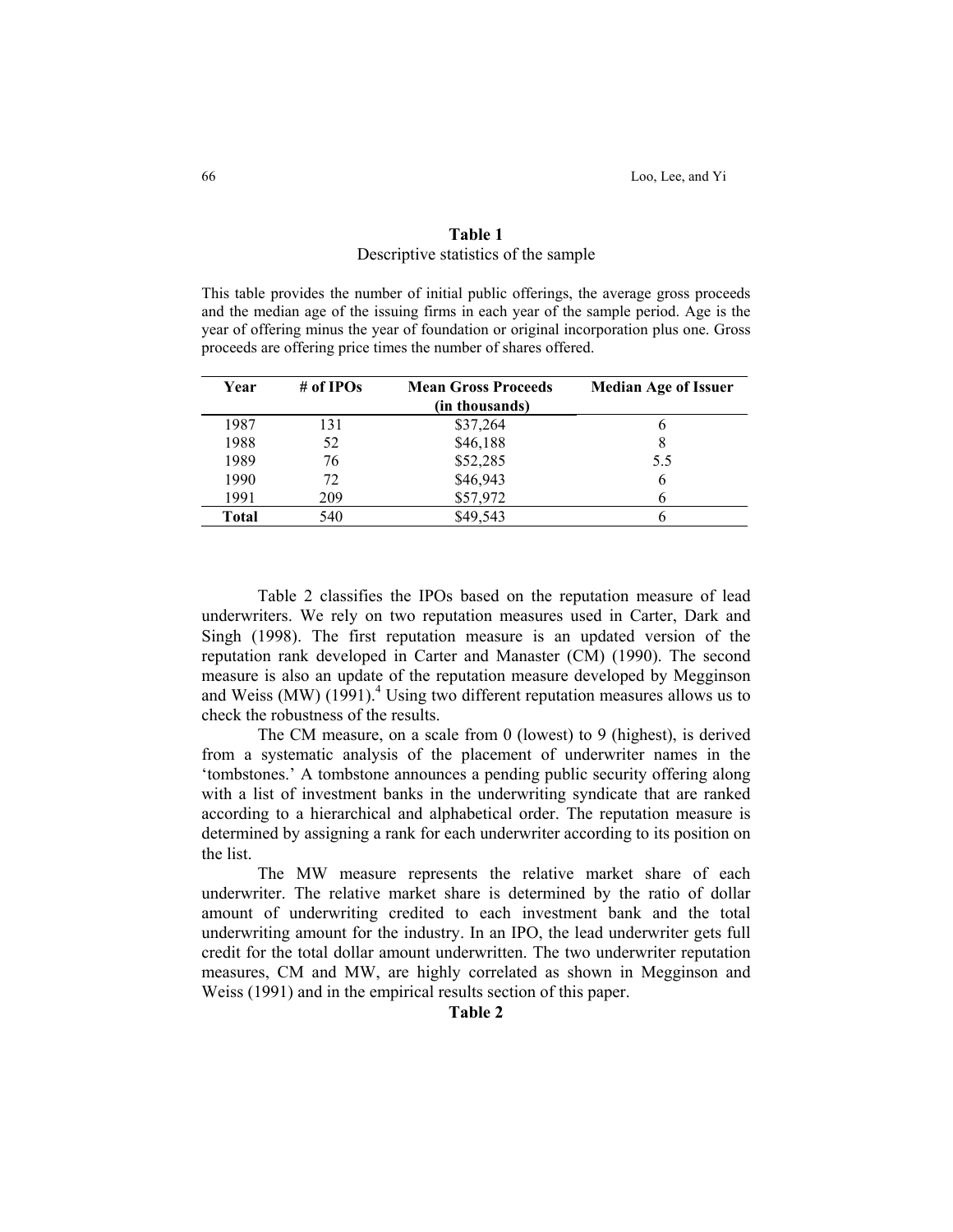Offering characteristics classified by reputation measures of lead underwriters

This table classifies the IPOs by the reputation measure of the lead underwriter. Panel A uses the reputation measure first developed by Carter and Manaster (1990). Panel B uses the reputation measure first developed by Megginson and Weiss (1991). The unmeasured category in each panel includes underwriters that lack the underwriter reputation measure. Age is the year of offering minus the year of foundation or original incorporation plus one. Gross proceeds are offering price times the number of shares offered.

| <b>Reputation</b>   | # of                | # of          | <b>Median Age</b> | <b>Mean Gross</b> |
|---------------------|---------------------|---------------|-------------------|-------------------|
| Measure, CM         | <b>Underwriters</b> | <b>Issues</b> | of Issuer         | Proceeds (in 000) |
| $8.0 \leq CM$       | 26                  | 369           | b                 | \$66,986          |
| $6.0 \leq CM < 8.0$ | 27                  | 75            |                   | \$16,005          |
| $4.0 \leq CM < 6.0$ | 31                  | 53            |                   | \$9,693           |
| $0.0 \leq CM < 4.0$ |                     | 16            |                   | \$6,589           |
| Unmeasured          | 24                  | 27            |                   | \$7,988           |
| Total               | 116                 | 540           |                   | \$49,543          |

**Panel A: Carter and Manaster (CM)** 

**Panel B: Megginson and Weiss (MW)** 

| <b>Reputation</b>     | # of                | # of          | <b>Median Age</b> | <b>Mean Gross</b> |
|-----------------------|---------------------|---------------|-------------------|-------------------|
| Measure, MW           | <b>Underwriters</b> | <b>Issues</b> | of Issuer         | Proceeds (in 000) |
| $8.0 \leq MW$         | b                   | 160           | 5.5               | \$84,050          |
| $2.0 \leq MW < 8.0$   |                     | 115           | 6                 | \$63,118          |
| $0.25 \leq M W < 2.0$ | 19                  | 108           |                   | \$38,465          |
| $0.0 \leq MW < 0.25$  | 59                  | 130           | 6.5               | \$12,987          |
| Unmeasured            | 24                  | 27            | 4                 | \$7,988           |
| Total                 | 116                 | 540           | h                 | \$49,543          |

In panel A of Table 2, we group the underwriters into five categories based on the CM reputation measure. The last category, the 'unmeasured'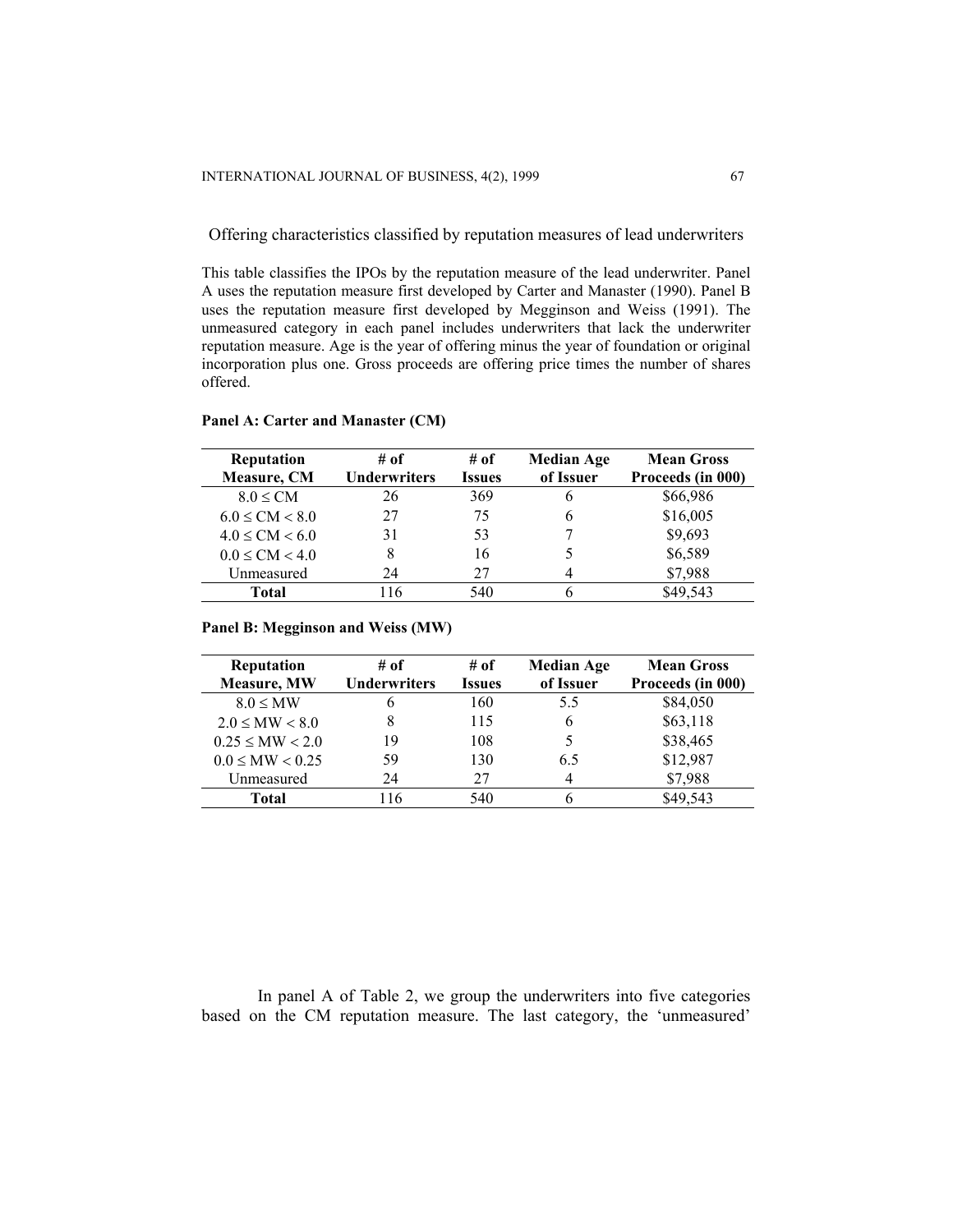group, represents the underwriters that lack the CM reputation measure. These underwriters are either not found in any tombstone advertisement or not identified in the IPO sample in Carter, Dark and Singh (1998). Out of a total of 116 underwriters, 24 underwriters who take 27 firms public are in the 'unmeasured' category. Five groups of underwriters, based on the MW reputation measure, are presented in Panel B of Table 2. These groups are formed in such a way that each group has a roughly equal number of IPOs except for the 'unmeasured' group. The 27 IPOs in the CM 'unmeasured' group in panel A also appear in the MW 'unmeasured' group in Panel B.

In both Panels A and B, underwriters in the highest reputation category have the highest underwriting frequency. The 26 underwriters in the highest reputation group according to the CM measure average more than 14 offerings per underwriter while the rest average less than two offerings each. According to the MW reputation measure, the six underwriters in the highest group average more than 26 issues per underwriter while the rest average just over three issues each. Table 2 also reports the median age and mean gross proceeds of the IPOs. The proceeds raised by IPOs underwritten by more prestigious underwriters are larger. Note that the mean gross proceeds for IPOs underwritten by the most reputable group are \$67 million and \$84 million according to the CM and MW measures, respectively. On the other hand, the mean gross proceeds for the least reputable group are much lower. They are \$6.6 million and \$13 million according to the CM and MW measures, respectively. It appears, however, that there is no significant difference in the age of IPO firms across underwriter reputation categories. The median age of issuers ranges from four to seven years.

### **III. DATA AND METHODOLOGY**

Two measures of return on assets, ROA1 and ROA2, are defined as follows:

 $ROA1 =$ Total assets Income before extraordinary items

> $ROA2 =$ Total assets Net income,

where income before extraordinary items = Quarterly COMPUSTAT data item #8; net income = Quarterly COMPUSTAT data item #69; total assets = Quarterly COMPUSTAT data item #44.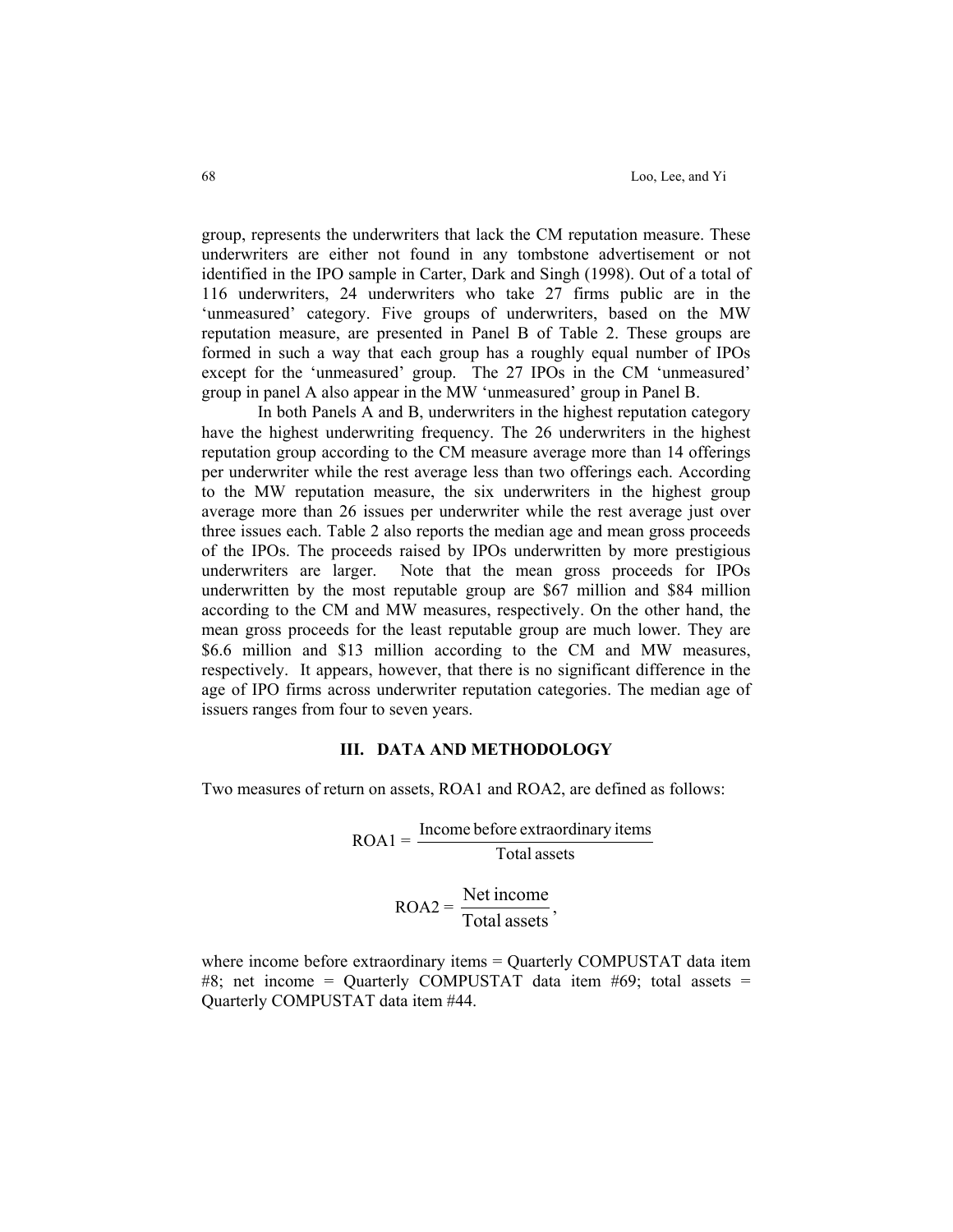The following regression models are developed for testing:

Model 1: MROA1 = β1 + β2 Underwriter Reputation Measure + β3 Age + ε Model 2: MROA2 =  $β1 + β2$  Underwriter Reputation Measure +  $β3$  Age + ε Model 3: VROA1 =  $\beta$ 1 +  $\beta$ 2 Underwriter Reputation Measure +  $\beta$ 3 Age + ε Model 4: VROA2 =  $\beta$ 1 +  $\beta$ 2 Underwriter Reputation Measure +  $\beta$ 3 Age + ε

Two measures of underwriter reputation, the measure constructed by Carter and Manaster (1990) and the measure constructed by Megginson and Weiss (1991), are used for testing these regression models. MROA1 and MROA2 are the means of quarterly ROA1 and ROA2 over the 3-year period after and the period before the IPO for each firm. VROA1 and VROA2 are the variances of quarterly ROA1 and ROA2 over the 3-year period after and the period before the IPO for each firm. Age is the year of offering minus the year of founding or original incorporation plus one.

## **IV. EMPIRICAL RESULTS**

We first investigate the relationship between underwriter reputation and operating profitability of IPO firms during a three-year period after the offerings. Two profitability measures are used. They are returns on assets (ROA) defined as income before extraordinary items divided by total assets (ROA1) and net income divided by total assets (ROA2), respectively. Variances of both ROAs are used to measure volatility. As discussed in the previous section, we rely on the work of Carter, Dark and Singh (1998) for two versions of underwriter reputation measure. Table 3 reports the mean and median ROAs and their variances of IPOs when the CM measure of underwriter reputation is used. Panel A is prepared for a three-year period after the IPO, with a total of 540 IPOs in the sample. We observe that as underwriter reputation measure rises, so do the mean and median ROAs. The mean (median) ROA1 rises from  $-0.06$  ( $-0.03$ ) for the least reputable group to  $0.006$ (0.013) for the most reputable group. Similar observation is found in ROA2. Conversely, the volatility of ROAs falls as the underwriter reputation measure rises. The mean (median) volatility measures fall from 0.049 (0.003) for the least reputable group to 0.002 (0.0002) for the most reputable group. In other words, IPOs underwritten by investment banks with a higher reputation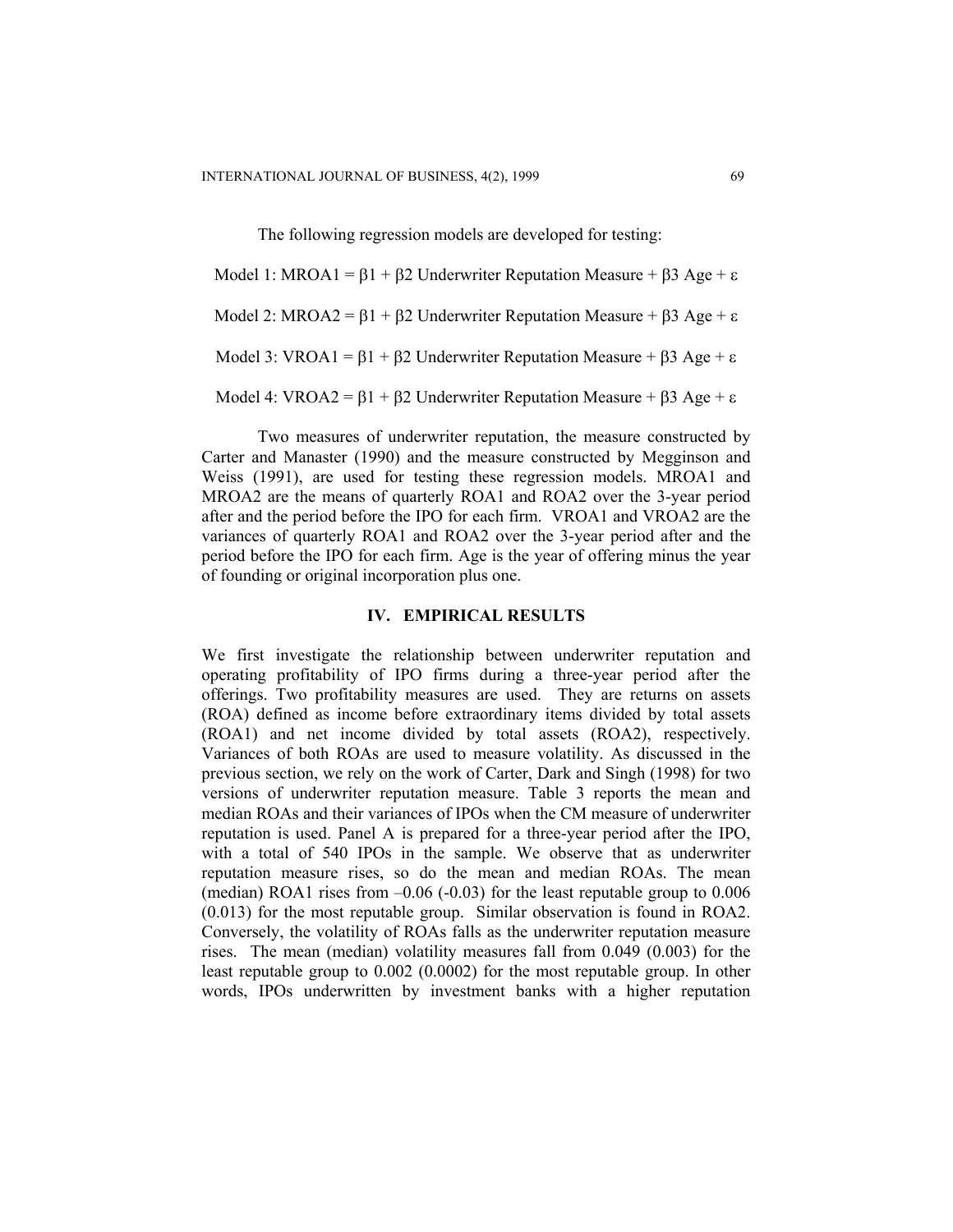measure tend to have higher post-IPO mean and median ROAs and lower volatility.

It is also of interest to study whether high reputation underwriters market IPOs that are more profitable and less risky prior to the offering. The pre-IPO period consists of all quarters before the IPO with ROA data available via COMPUSTAT. Due to insufficient data, the sample size for this analysis is reduced to 291 IPOs. Panel B of Table 3 shows that underwriter reputation in relation to profitability and volatility is less evident in the pre-IPO period. The volatility of ROAs is greater for IPOs underwritten by investment banks without an established high reputation when median volatility of IPO firms is used. For example, the median volatility of ROAs goes up from 0.0001 for the most reputable group to 0.0030 for the least reputable group. However, the finding is mixed when mean volatility is used. On the other hand, the mean ROAs are higher for IPOs underwritten by more prestigious investment bankers. The mean ROAs range from  $-0.13$  for the least reputable group to  $-$ 0.008 for the most reputable group. The results are mixed when median ROAs are used. It is also noted that the mean ROAs are negative for all IPO groups, while the median ROAs are positive. This is due to a few companies that reported very large negative ROAs before the IPO. Very large negative ROAs resulted in negative means and positive medians.

In order to see whether our findings are sensitive to the choice of underwriter reputation measure, we reiterated Table 3 using the MW reputation measure. The results are reported in Table 4. We again found that IPOs underwritten by more reputable investment banks tend to have higher ROAs and lower volatility during a three-year period after the IPO as shown in panel A. The mean ROAs rise from –0.023 to 0.013 and the mean volatility falls from 0.012 to 0.002 for the least reputable group and the most reputable group, respectively. However, the underwriter reputation in relation to ROAs and volatility is mixed before the offering as shown in panel B of Table 4.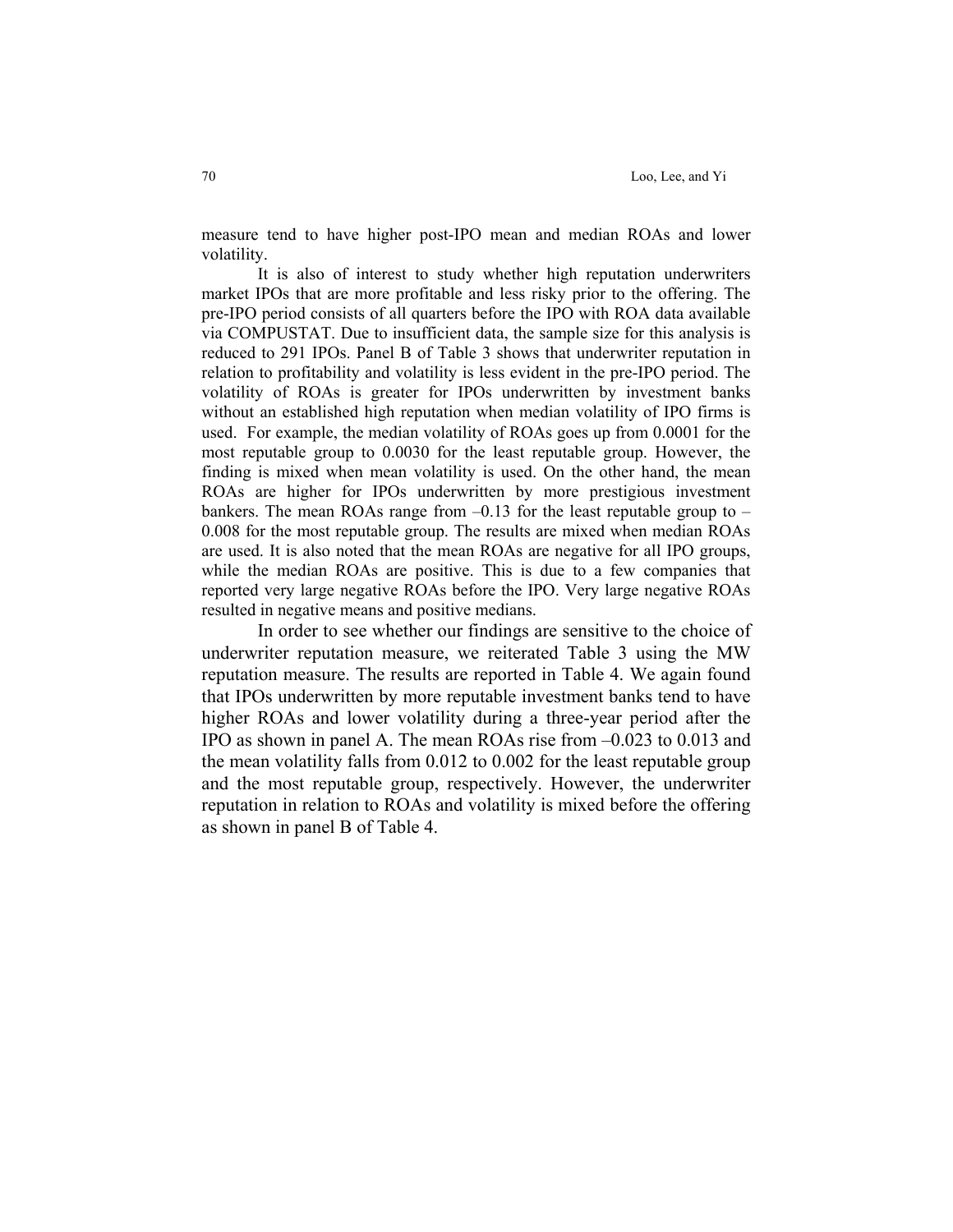# Mean and variance of return on assets (ROA) by CM measure of underwriter reputation group

This table reports the means (medians) of individual firm's MROA1, VROA1, MROA2 and VROA2 by underwriter reputation group. ROA1 is defined as income before extraordinary items/total assets and ROA2 as net income/total assets. MROA1 and MROA2 are the means of quarterly ROA1 and ROA2 over the 3-year period after and the period before the IPO for each firm. VROA1 and VROA2 are the variances of quarterly ROA1 and ROA2 over the 3-year period after and the period before the IPO for each firm. Unmeasured group includes the underwriters that lack the reputation measure. CM is the updated measure of underwriter reputation first constructed by Carter and Manaster (1990).

| Underwriter                                    | <b>MROA1</b> | VROA1    | <b>MROA2</b> | VROA2    |
|------------------------------------------------|--------------|----------|--------------|----------|
| Reputation                                     |              |          |              |          |
| $8.0 \leq CM$                                  | 0.0063       | 0.0016   | 0.0061       | 0.0017   |
|                                                | (0.0137)     | (0.0002) | (0.0129)     | (0.0002) |
| $6.0 \leq CM \leq 8.0$                         | $-0.0001$    | 0.0024   | $-0.0002$    | 0.0024   |
|                                                | (0.0098)     | (0.0002) | (0.0096)     | (0.0003) |
| $4.0 \leq CM \leq 6.0$                         | $-0.0344$    | 0.0108   | $-0.0342$    | 0.0109   |
|                                                | (0.0041)     | (0.0006) | (0.0041)     | (0.0006) |
| $0.0 \leq CM \leq 4.0$                         | $-0.0596$    | 0.0494   | $-0.0584$    | 0.0421   |
|                                                | $(-0.0363)$  | (0.0030) | $(-0.0344)$  | (0.0034) |
| Unmeasured                                     | $-0.0459$    | 0.0063   | $-0.0449$    | 0.0066   |
|                                                |              |          | (0.0105)     | (0.0009) |
|                                                | (0.0110)     | (0.0009) |              |          |
| Panel B: Pre-IPO (N=291)<br><b>Underwriter</b> | MROA1        | VROA1    | MROA2        | VROA2    |
| Reputation                                     |              |          |              |          |
| $8.0 \leq CM$                                  | $-0.0086$    | 0.0071   | $-0.0076$    | 0.0073   |
|                                                | (0.0159)     | (0.0001) | (0.0164)     | (0.0001) |
| $6.0 \leq CM \leq 8.0$                         | $-0.0237$    | 0.0431   | $-0.0238$    | 0.0432   |
|                                                | (0.0224)     | (0.0002) | (0.0228)     | (0.0002) |
| $4.0 \leq CM \leq 6.0$                         | $-0.0628$    | 0.0250   | $-0.0620$    | 0.0254   |
|                                                | (0.0238)     | (0.0009) | (0.0238)     | (0.0009) |
| $0.0 \leq CM \leq 4.0$                         | $-0.1275$    | 0.0103   | $-0.1277$    | 0.0104   |
|                                                | (0.0086)     | (0.0025) | (0.0076)     | (0.0026) |
| Unmeasured                                     | $-0.2037$    | 0.5606   | $-0.1999$    | 0.5610   |

**Panel A: Post-IPO (N=540)**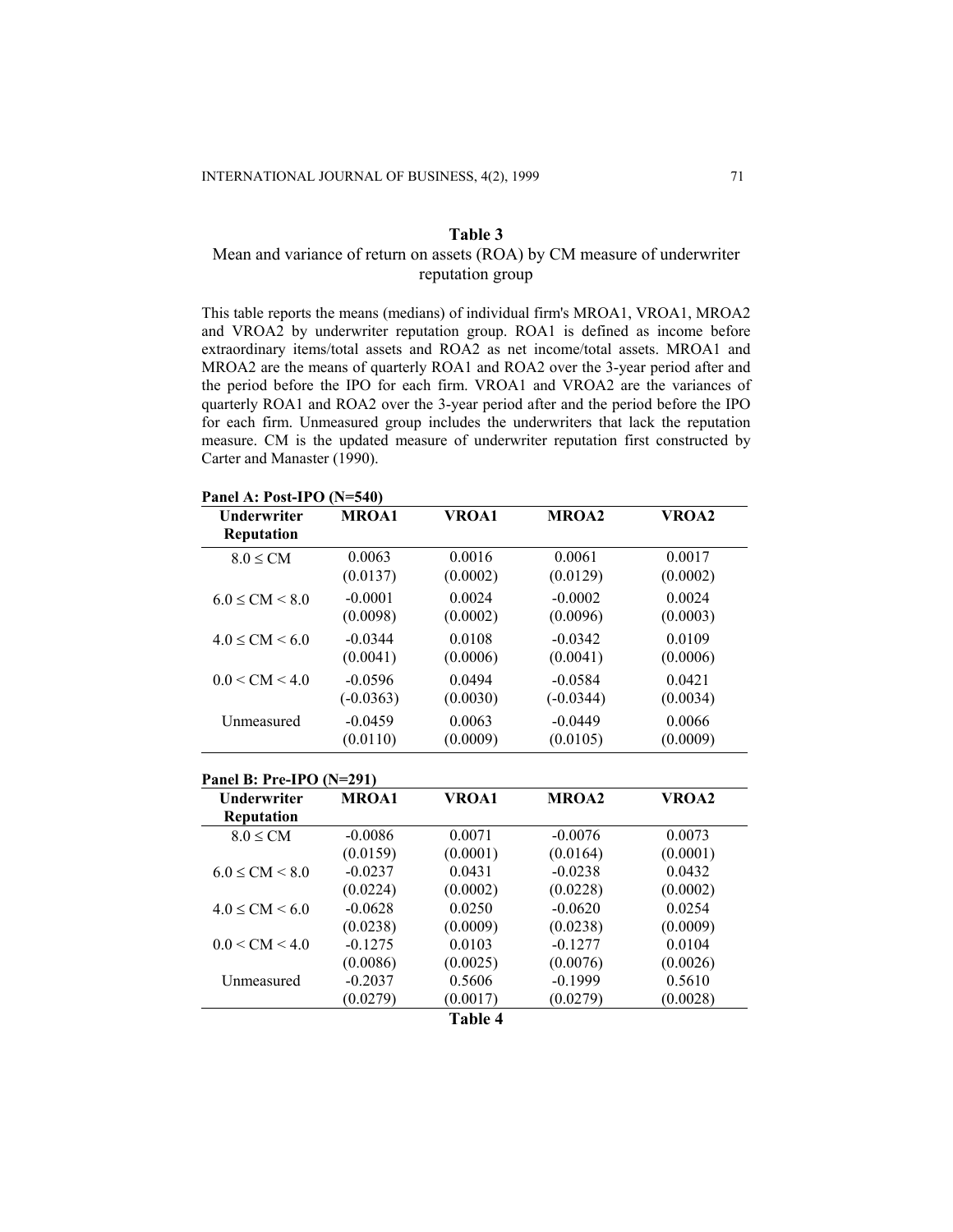# Mean and variance of return on assets (ROA) by MW measure of underwriter reputation group

This table reports the means (medians) of individual firm's MROA1, VROA1, MROA2 and VROA2 by underwriter reputation group. ROA1 is defined as income before extraordinary items/total assets and ROA2 as net income/total assets. MROA1 and MROA2 are the means of quarterly ROA1 and ROA2 over the 3-year period after and the period before the IPO for each firm. VROA1 and VROA2 are the variances of quarterly ROA1 and ROA2 over the 3-year period after and the period before the IPO for each firm. MW is the updated measure of underwriter reputation first constructed by Megginson and Weiss (1991). Unmeasured group includes the underwriters that lack the reputation measure.

**Panel A: Post-IPO (N=540)**

| <b>Underwriter</b>       | <b>MROA1</b> | <b>VROA1</b> | <b>MROA2</b> | VROA2    |
|--------------------------|--------------|--------------|--------------|----------|
| <b>Reputation</b>        |              |              |              |          |
| $8.0 \leq MW$            | 0.0125       | 0.0016       | 0.0128       | 0.0014   |
|                          | (0.0164)     | (0.0001)     | (0.0157)     | (0.0002) |
| $2.0 \leq M W \leq 8.0$  | 0.0039       | 0.0010       | 0.0031       | 0.0015   |
|                          | (0.0114)     | (0.0002)     | (0.0110)     | (0.0002) |
| $0.25 \leq M W \leq 2.0$ | 0.0010       | 0.0016       | 0.0006       | 0.0017   |
|                          | (0.0090)     | (0.0003)     | (0.0087)     | (0.0003) |
| $0.0 \leq M W \leq 0.25$ | $-0.0232$    | 0.0122       | $-0.0230$    | 0.0113   |
|                          | (0.0092)     | (0.0004)     | (0.0086)     | (0.0004) |
| Unmeasured               | $-0.0459$    | 0.0063       | $-0.0449$    | 0.0066   |
|                          | (0.0110)     | (0.0009)     | (0.0105)     | (0.0009) |
| Panel B: Pre-IPO (N=291) |              |              |              |          |
| Underwriter              | MROA1        | VROA1        | MROA2        | VROA2    |
| Reputation               |              |              |              |          |
| $8.0 \leq MW$            | $-0.0072$    | 0.0054       | $-0.0061$    | 0.0058   |
|                          | (0.0168)     | (0.0001)     | (0.0173)     | (0.0001) |
| $2.0 \leq M W \leq 8.0$  | 0.0084       | 0.0014       | 0.0089       | 0.0016   |
|                          | (0.0142)     | (0.0001)     | (0.0140)     | (0.0001) |
| $0.25 \leq M W \leq 2.0$ | $-0.0091$    | 0.0046       | $-0.0085$    | 0.0048   |
|                          | (0.0166)     | (0.0001)     | (0.0204)     | (0.0001) |
| $0.0 \leq M W \leq 0.25$ | $-0.0656$    | 0.0440       | $-0.0649$    | 0.0441   |
|                          | (0.0194)     | (0.0004)     | (0.0228)     | (0.0005) |
| Unmeasured               | $-0.2037$    | 0.5606       | $-0.1999$    | 0.5610   |
|                          | (0.0279)     | (0.0017)     | (0.0279)     | (0.0028) |

In Table 5, the profitability, volatility, and the underwriter reputation measures (both CM and MW) are correlated. Pearson and Spearman correlation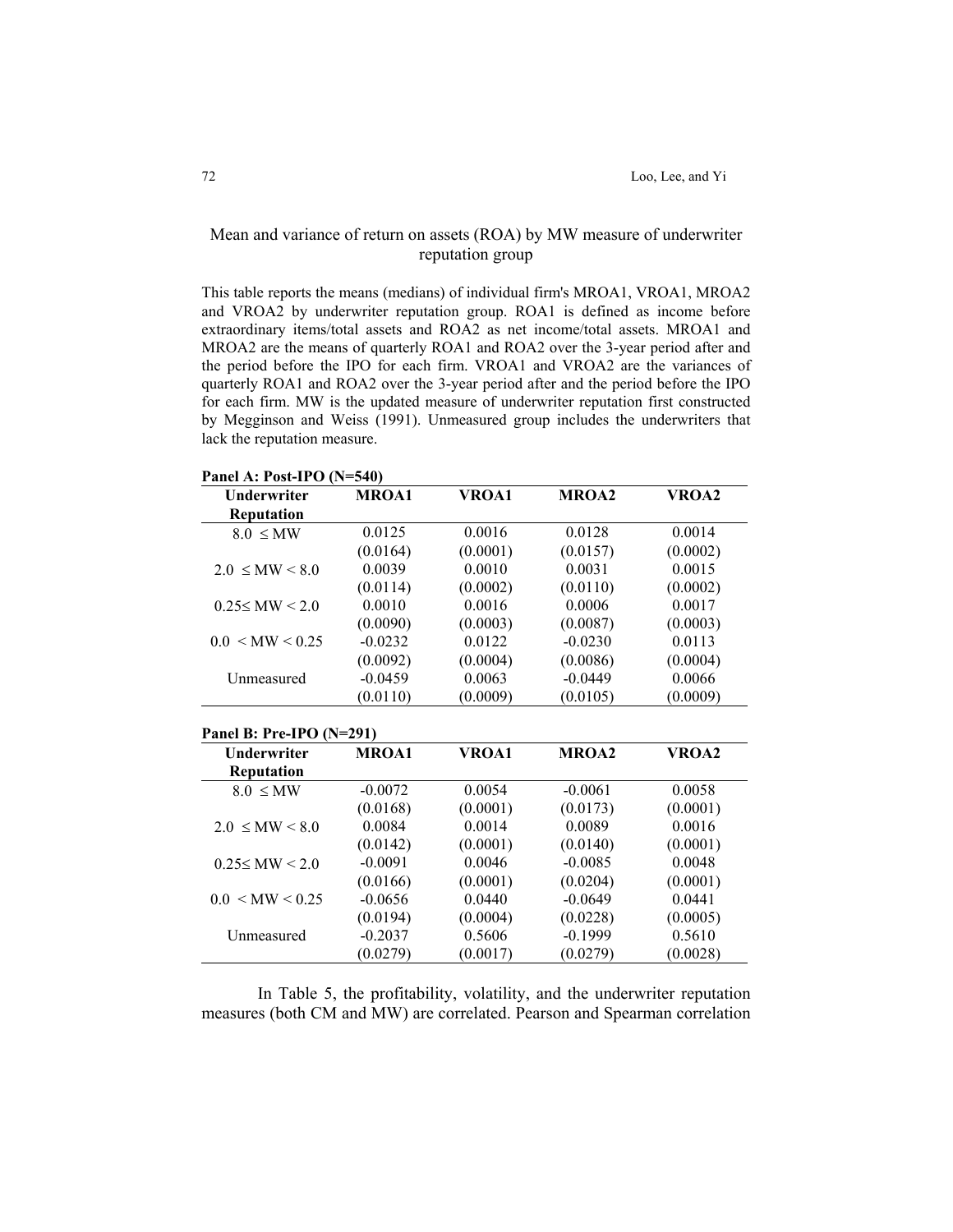coefficients are reported above the diagonal and below the diagonal, respectively. Panel A of Table 5 reports the results for post-IPO period. The CM and MW reputation measures are highly and significantly correlated at the 1% level. They have a Pearson correlation coefficient of 0.5045. Both ROAs (ROA1 and ROA2) have positive correlation coefficients with the CM and MW reputation measures. The correlation coefficients are 0.2659 and 0.2623 with the CM measure, and 0.1771 and 0.1809 with the MW measure. All are significant at the 1% level. Volatility measures are significantly and negatively correlated with the CM measure with correlation coefficients of  $-0.1388$  and  $-$ 0.1467. They are negatively but less significantly related with the MW measure. Similar results are obtained when Spearman correlation coefficients are used. In other words, the underwriter reputation measure is significantly and positively related to ROAs while significantly and negatively related to volatility. The evidence is stronger when the CM measure is used than when the MW measure is used.

Panel B of Table 5 provides the correlation coefficients for the pre-IPO period. According to Pearson correlation coefficient, the CM and MW measures are significantly and positively correlated with a correlation coefficient of 0.4707. Both ROAs are positively and significantly correlated with the CM measure. The correlation is positive but less significant with the MW measure. Negative correlation coefficients between volatility and the CM measure are observed. These negative correlation coefficients become insignificant when the MW measure is used. According to Spearman correlation coefficients, ROAs have insignificant correlation with both the CM and MW measures and volatility measures have significant and negative correlation with the CM and MW measures. In summary, during the pre-IPO period, the relationship between the underwriter reputation measures, profitability and volatility appears to be weak and mixed.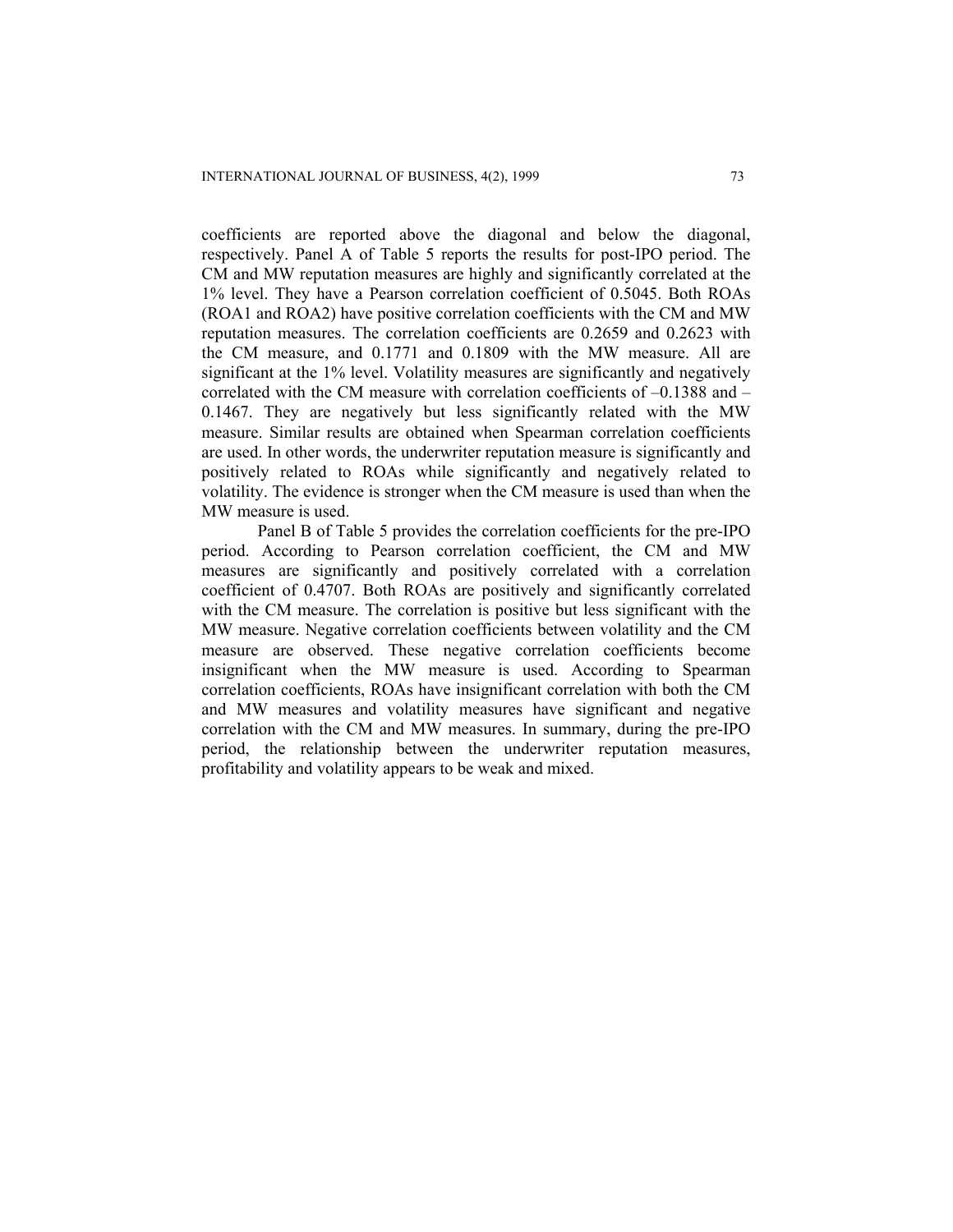# Correlation coefficients between underwriter reputation and mean and variance of ROA

Spearman correlation coefficients are reported below the diagonal (shaded area) and Pearson correlation coefficients are reported above the diagonal. P-values are reported in parentheses. ROA1 is defined as income before extraordinary items/total assets and ROA2 as net income/total assets. MROA1 and MROA2 are the means of quarterly ROA1 and ROA2 over the 3-year period after and the period before the IPO for each firm. VROA1 and VROA2 are the variances of quarterly ROA1 and ROA2 over the 3 year period after and the period before the IPO for each firm. CM and MW are the updated measures of underwriter reputation first constructed by Carter and Manaster (1990) and Megginson and Weiss (1991), respectively.

**Panel A: Post-IPO (N=540)**

|           | CM                           | <b>MW</b> | MROA1     | VROA1     | MROA2        | VROA2     |
|-----------|------------------------------|-----------|-----------|-----------|--------------|-----------|
| CM        | 1.0000                       | 0.5045    | 0.2659    | $-0.1388$ | 0.2623       | $-0.1467$ |
|           | (0.0000)                     | (0.0001)  | (0.0001)  | (0.0012)  | (0.0001)     | (0.0006)  |
| <b>MW</b> | 0.8090                       | 1.0000    | 0.1771    | $-0.0766$ | 0.1809       | $-0.0858$ |
|           | (0.0001)                     | (0.0000)  | (0.0001)  | (0.0754)  | (0.0001)     | (0.0462)  |
| MROA1     | 0.2432                       | 0.1859    | 1.0000    | $-0.5256$ | 0.9978       | $-0.5710$ |
|           | (0.0001)                     | (0.0001)  | (0.0000)  | (0.0001)  | (0.0001)     | (0.0001)  |
| VROA1     | $-0.2466$                    | $-0.2245$ | $-0.4399$ | 1.0000    | $-0.5113$    | 0.9928    |
|           | (0.0001)                     | (0.0001)  | (0.0001)  | (0.0000)  | (0.0001)     | (0.0001)  |
| MROA2     | 0.2429                       | 0.1806    | 0.9908    | $-0.4344$ | 1.0000       | $-0.5602$ |
|           | (0.0001)                     | (0.0001)  | (0.0001)  | (0.0001)  | (0.0000)     | (0.0001)  |
| VROA2     | $-0.2419$                    | $-0.2132$ | $-0.4360$ | 0.9727    | $-0.4451$    | 1.0000    |
|           | (0.0001)                     | (0.0001)  | (0.0001)  | (0.0001)  | (0.0001)     | (0.0000)  |
|           |                              |           |           |           |              |           |
|           | Panel B: Pre-IPO ( $N=291$ ) |           |           |           |              |           |
|           | CM                           | <b>MW</b> | MROA1     | VROA1     | <b>MROA2</b> | VROA2     |
| <b>CM</b> | 1.0000                       | 0.4707    | 0.2159    | $-0.2061$ | 0.2135       | $-0.2061$ |
|           | (0.0001)                     | (0.0001)  | (0.0002)  | (0.0004)  | (0.0002)     | (0.0004)  |
| <b>MW</b> | 0.7698                       | 1.0000    | 0.1092    | $-0.0720$ | 0.1085       | $-0.0718$ |
|           | (0.0001)                     | (0.0001)  | (0.0627)  | (0.2209)  | (0.0647)     | (0.2219)  |
| MROA1     | $-0.0462$                    | $-0.0874$ | 1.0000    | $-0.6229$ | 0.9993       | $-0.6228$ |
|           | (0.4322)                     | (0.1368)  | (0.0001)  | (0.0001)  | (0.0001)     | (0.0001)  |
| VROA1     | $-0.1713$                    | $-0.1721$ | $-0.1509$ | 1.0000    | $-0.6216$    | 1.0000    |
|           | (0.0034)                     | (0.0032)  | (0.0099)  | (0.0001)  | (0.0001)     | (0.0001)  |
| MROA2     | $-0.0366$                    | $-0.0855$ | 0.9778    | $-0.1571$ | 1.0000       | $-0.6214$ |
|           | (0.5342)                     | (0.1455)  | (0.0001)  | (0.0073)  | (0.0001)     | (0.0001)  |
| VROA2     | $-0.1684$                    | $-0.1595$ | $-0.1642$ | 0.9509    | $-0.1780$    | 1.0000    |
|           | (0.0040)                     | (0.0064)  | (0.0050)  | (0.0001)  | (0.0023)     | (0.0001)  |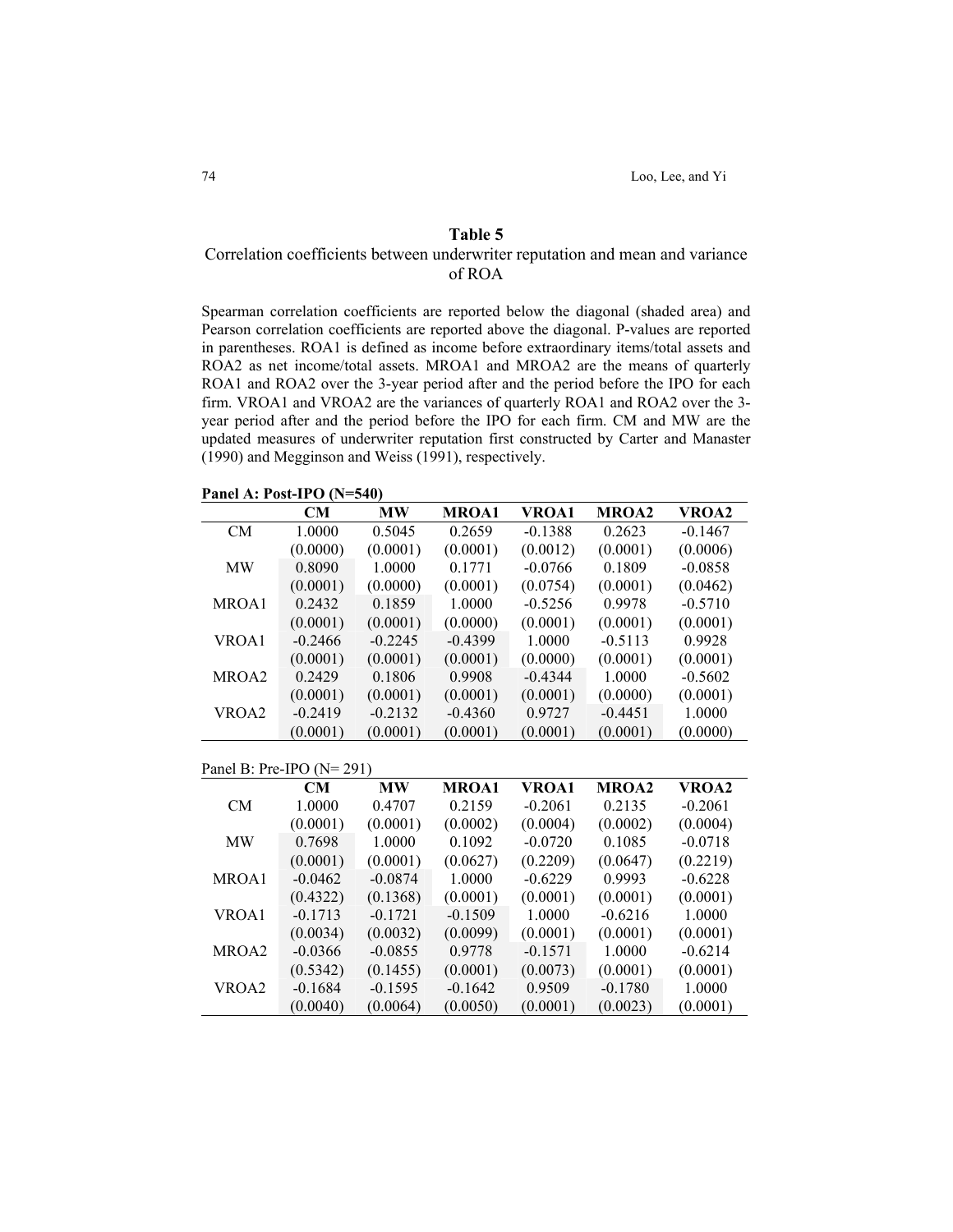The results of regression analysis CM measure of underwriter reputation

This table reports the regression results of following models:

Model 1: MROA1 =  $\beta_1 + \beta_2$  CM +  $\beta_3$  Age +  $\varepsilon$ Model 2: MROA2 =  $\beta_1 + \beta_2$  CM +  $\beta_3$  Age + ε Model 3: VROA1 =  $\beta_1 + \beta_2$  CM +  $\beta_3$  Age +  $\varepsilon$ Model 4: VROA2 =  $\beta_1 + \beta_2$  CM +  $\beta_3$  Age +  $\varepsilon$ 

ROA1 is defined as income before extraordinary items/total assets and ROA2 as net income/total assets. MROA1 and MROA2 are the means of quarterly ROA1 and ROA2 over the 3-year period after and the period before the IPO for each firm. VROA1 and VROA2 are the variances of quarterly ROA1 and ROA2 over the 3-year period after and the period before the IPO for each firm. CM is the updated measure of underwriter reputation first constructed by Carter and Manaster (1990). Age is the year of offering minus the year of founding or original incorporation plus one. T-statistics are reported in parentheses.

\*\*\* denotes significance at the 0.01 level (two-sided test), \*\* at the 0.05 level, and \* at the 0.10 level.

|                | Model 1      | <b>Model 2</b> | <b>Model 3</b> | <b>Model 4</b> |
|----------------|--------------|----------------|----------------|----------------|
| $\beta_1$      | $-0.0634***$ | $-0.0623***$   | $0.0198***$    | $0.0183***$    |
|                | $(-6.684)$   | $(-6.590)$     | (4.068)        | (4.358)        |
| $\beta_2$      | $0.0074***$  | $0.0073***$    | $-0.0019***$   | $-0.0018***$   |
|                | (6.270)      | (6.180)        | $(-3.189)$     | $(-3.374)$     |
| $\beta_3$      | $0.0004*$    | $0.0004*$      | $-0.0001$      | $-0.0001$      |
|                | (1.949)      | (1.872)        | $(-0.802)$     | $(-0.844)$     |
| Adjusted $R^2$ | $0.0738***$  | $0.0714***$    | $0.0168***$    | $0.0192***$    |
|                | $(F=22.473)$ | $(F=21.719)$   | $(F=5.604)$    | $(F=6.268)$    |

### **Panel A: Post-IPO (N=540)**

| Panel B: Pre-IPO $(N=291)$ |                |                |              |              |  |  |
|----------------------------|----------------|----------------|--------------|--------------|--|--|
|                            | <b>Model 1</b> | <b>Model 2</b> | Model 3      | Model 4      |  |  |
| $\beta_1$                  | $-0.1834***$   | $-0.1811***$   | $0.3687***$  | $0.3690***$  |  |  |
|                            | $(-4.421)$     | $(-4.349)$     | (3.849)      | (3.853)      |  |  |
| $\beta_2$                  | $0.0189***$    | $0.0188***$    | $-0.0424***$ | $-0.0424***$ |  |  |
|                            | (3.666)        | (3.624)        | $(-3.555)$   | $(-3.556)$   |  |  |
| $\beta_3$                  | 0.0009         | 0.0009         | $-0.0003$    | $-0.0003$    |  |  |
|                            | (1.261)        | (1.220)        | $(-0.146)$   | $(-0.147)$   |  |  |
| Adjusted $R^2$             | $0.0453***$    | $0.0439***$    | $0.0359***$  | $0.0359***$  |  |  |
|                            | $(F=7.876)$    | $(F=7.659)$    | $(F=6.397)$  | $(F=6.400)$  |  |  |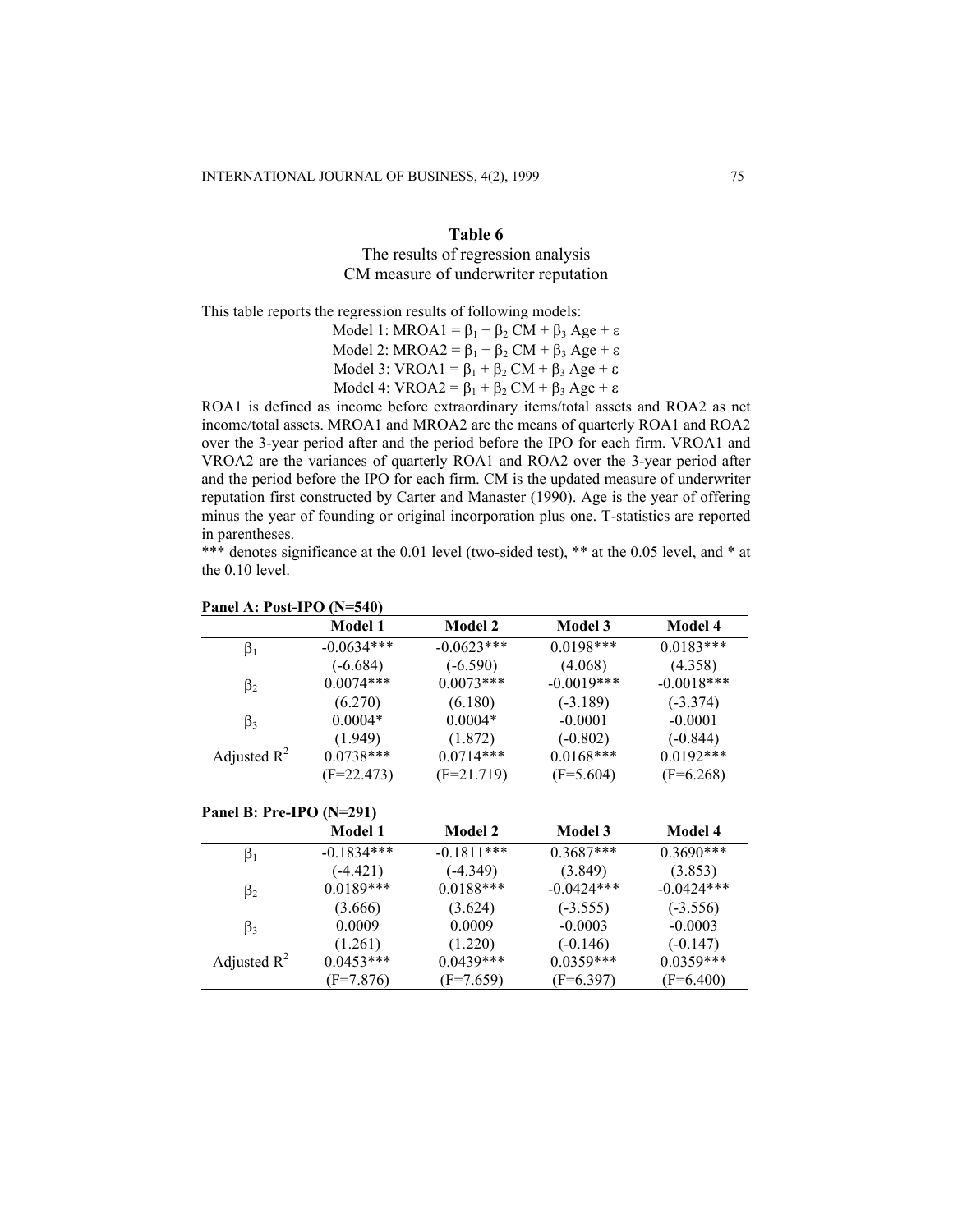Table 6 presents regression results when each of the profitability and volatility measures is used as a dependent variable. The CM measure of underwriter reputation and the age of the issuer are the explanatory variables. Panel A reports the results for post-IPO period. In explaining ROAs, the underwriter reputation measure is significant at the 1% level and has positive regression coefficients of 0.0074 and 0.0073. On the other hand, in explaining volatility, the underwriter reputation measure is significant at the  $\frac{1}{6}$  level with negative regression coefficients of -0.0019 and –0.0018. Age of the issuer is significantly positive but only at the 10% level in explaining profitability and insignificant in explaining volatility. The overall results suggest that the more reputable the underwriters are, the more profitable and less risky the IPO firms appear to be during a three-year period after the offering.

Panel B of Table 6 shows the regression results for the pre-IPO period. The regression coefficients for underwriter reputation are positive and significant at the 1% level in explaining profitability. They are negative and significant in explaining volatility. The regression coefficients for the age variable are insignificant. In other words, we found that IPO firms underwritten by more prestigious investment banks according to the CM measure tend to have higher profitability and lower volatility before the IPO. The age of the issuer, however, does not play any role in explaining the profitability and volatility of the IPO firms prior to the offering.

The regression results when the MW measure of underwriter reputation is used are reported in Table 7. For the post-IPO period, the regression coefficients for underwriter reputation are positive (0.0027 and 0.0028) and significant at the 1% level in explaining profitability. They are negative  $($ -0.0006 and –0.0006) and significant at the 10% level in explaining volatility. The age of the issuer has a positive and significant effect on the profitability of the IPO firms but has an insignificant effect on the volatility.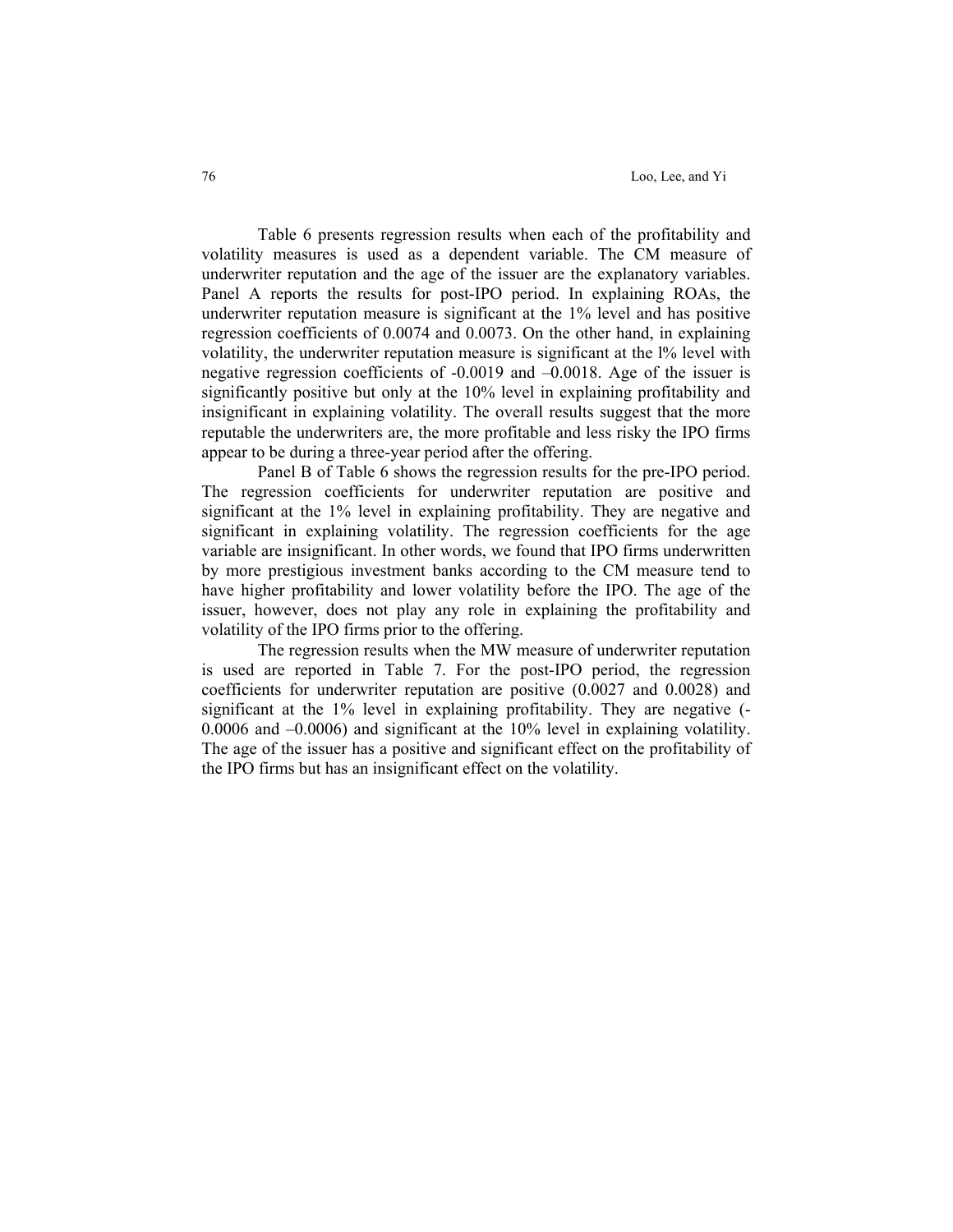## The results of regression analysis MW measure of underwriter reputation

This table reports the regression results of following models:

Model 1: MROA1 =  $\beta_1 + \beta_2$  MW +  $\beta_3$  Age +  $\varepsilon$ Model 2: MROA2 =  $\beta_1 + \beta_2$  MW +  $\beta_3$  Age +  $\varepsilon$ Model 3: VROA1 =  $\beta_1 + \beta_2$  MW  $+ \beta_3$  Age + ε Model 4: VROA2 =  $\beta_1 + \beta_2$  MW  $+ \beta_3$  Age + ε

ROA1 is defined as income before extraordinary items/total assets and ROA2 as net income/total assets. MROA1 and MROA2 are the means of quarterly ROA1 and ROA2 over the 3-year period after and the period before the IPO for each firm. VROA1 and VROA2 are the variances of quarterly ROA1 and ROA2 over the 3-year period after and the period before the IPO for each firm. MW is the updated measure of underwriter reputation first constructed by Megginson and Weiss (1991). Age is the year of offering minus the year of foundation or original incorporation plus one. T-statistics are reported in parentheses.

\*\*\* denotes significance at the 0.01 level (two-sided test), \*\* at the 0.05 level, and \* at the 0.10 level.

|                | <b>Model 1</b> | <b>Model 2</b> | <b>Model 3</b> | Model 4     |
|----------------|----------------|----------------|----------------|-------------|
| $\beta_1$      | $-0.0181***$   | $-0.0182***$   | $0.0075***$    | $0.0072***$ |
|                | $(-4.240)$     | $(-4.278)$     | (3.473)        | (3.862)     |
| $\beta_2$      | $0.0027***$    | $0.0028***$    | $-0.0006*$     | $-0.0006*$  |
|                | (4.063)        | (4.158)        | $(-1.727)$     | $(-1.941)$  |
| $\beta_3$      | $0.0004**$     | $0.0004**$     | $-0.0001$      | $-0.0001$   |
|                | (2.096)        | (2.013)        | $(-0.913)$     | $(-0.954)$  |
| Adjusted $R^2$ | $0.0356***$    | $0.0364***$    | 0.0037         | $0.0054*$   |
|                | $(F=10.963)$   | $(F=11.174)$   | $(F=2.003)$    | $(F=2.452)$ |

#### **Panel A: Post-IPO (N=540)**

#### **Panel B: Before the IPO (N=291)**

|                | <b>Model 1</b> | <b>Model 2</b> | <b>Model 3</b> | <b>Model 4</b> |
|----------------|----------------|----------------|----------------|----------------|
| $\beta_1$      | $-0.0590***$   | $-0.0577***$   | $0.0770*$      | $0.0771*$      |
|                | $(-3.363)$     | $(-3.279)$     | (1.897)        | (1.901)        |
| $\beta_2$      | $0.0053*$      | $0.0053*$      | $-0.0082$      | $-0.0082$      |
|                | (1.822)        | (1.809)        | $(-1.212)$     | $(-1.210)$     |
| $\beta_3$      | 0.0011         | 0.0010         | $-0.0006$      | $-0.0006$      |
|                | (1.433)        | (1.390)        | $(-0.347)$     | $(-0.348)$     |
| Adjusted $R^2$ | $0.0121*$      | $0.0115*$      | $-0.0013$      | $-0.0013$      |
|                | $F = 2.778$    | $(F=2.692)$    | $(F=0.810)$    | $(F=0.807)$    |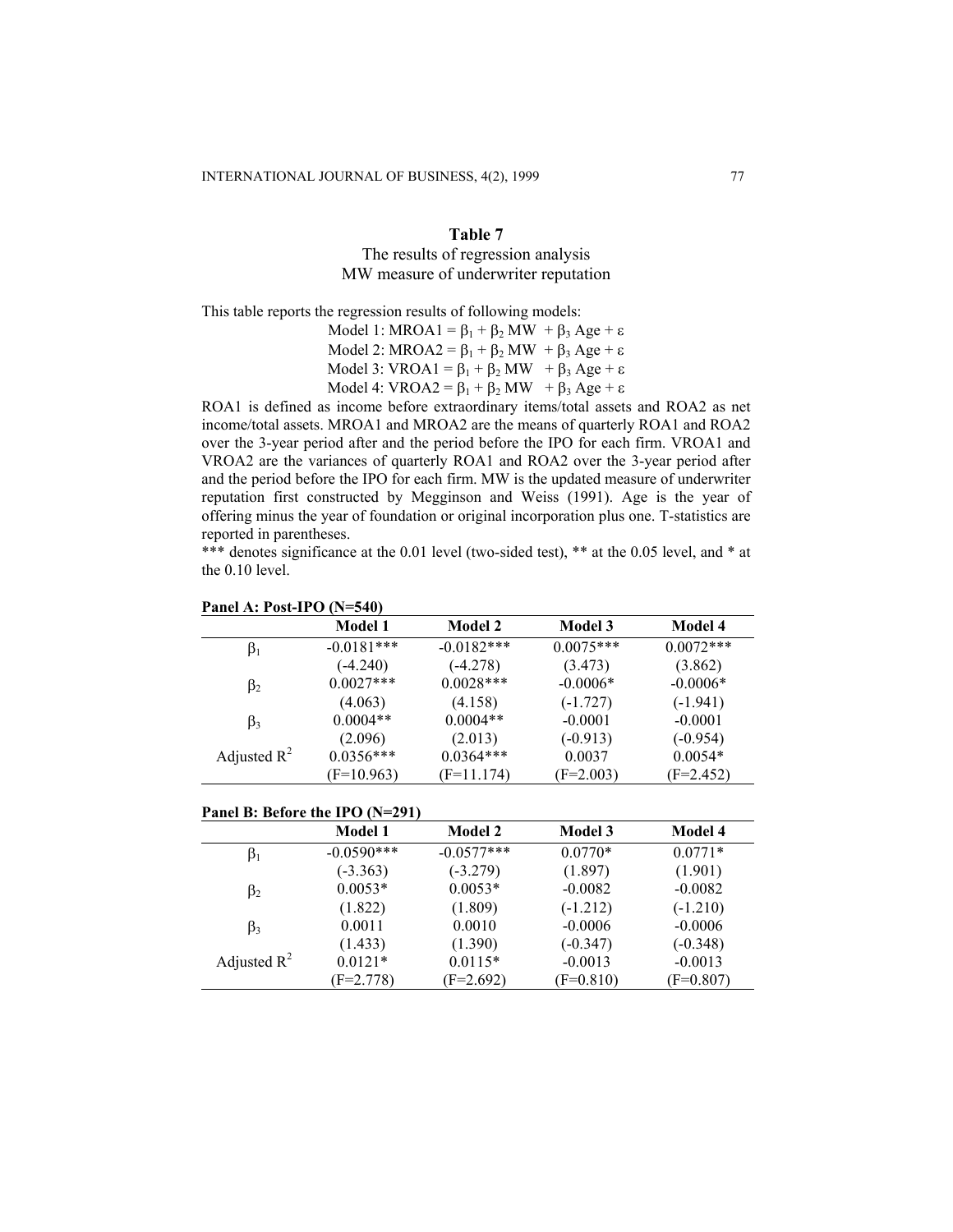Panel B of Table 7 reports regression results for the pre-IPO period. Underwriter reputation according to the MW measure has a positive but weak relationship with the profitability of IPO firms and no relationship with the volatility of IPO firms prior to the offering. The age of the issuers has no significant relationship with either profitability or volatility of IPO firms prior to the offering.

#### **V. CONCLUSIONS**

This study examines the long-run profitability measured by return on assets (ROA) and volatility measured by variance of ROA of IPOs in relation to the underwriter reputation. We found that IPOs that are underwritten by more reputable investment banks appear to have higher profitability and lower volatility during a three-year period after the offering. We also found that older issuing firms tend to have higher profitability after the offering. However, for the pre-IPO period, the role of underwriter reputation is weak in explaining profitability and insignificant in explaining volatility. The age of the issuer does not seem to be important in explaining profitability or volatility of IPO firms prior to the offering. The results are consistent when two versions of underwriter reputation measure, i.e. CM and MW, are used. Our evidence suggests that underwriters with high reputation underwrite firms that are anticipated to be more profitable and less risky after the offering.

## **NOTES**

- 1. They found that the difference in stock performance is significant when returns are computed on an equally-weighted basis. They also found that the difference is largely due to the severe underperformance of small firms.
- 2. There are two main reasons why we chose ROA over other measures of profitability, such as return on equity (ROE). First, ROA is a more commonly used measure of profitability. Second, total assets are more stable and thus, a better denominator in deriving return. ROE may not be stable as equity can be very small and sometimes even negative.
- 3. Amit and Livnat (1988) used standard deviation of a profitability ratio as a measure of risk.
- 4. See Carter, Dark and Singh (1998) for details of the update.